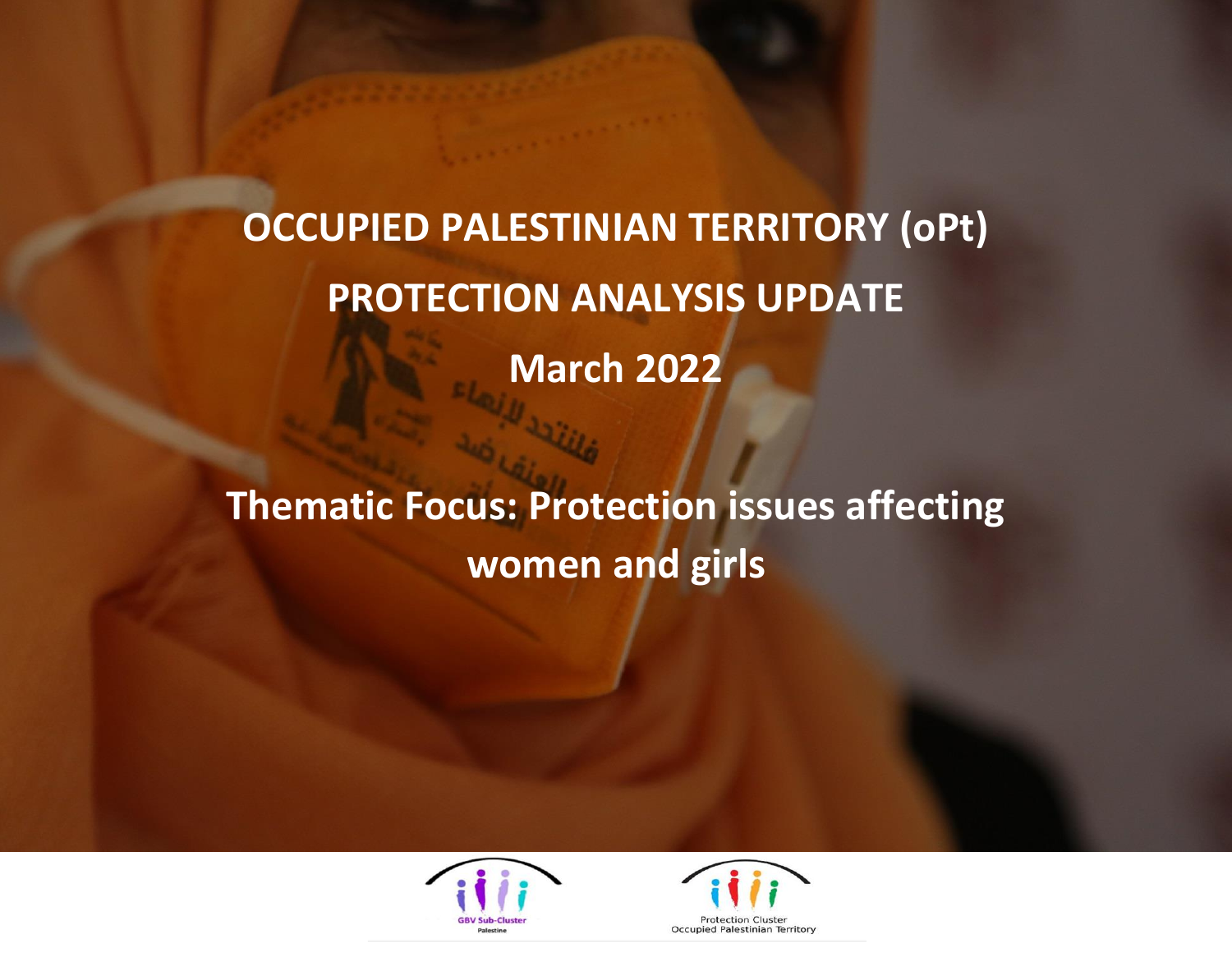## **1. REPORT SUMMARY**

Women and girls in the occupied Palestinian territory (oPt) are facing increasing and disproportionate impacts of the worsening humanitarian and security situation, which is resulting in an increase of civilian casualties and protection risks, deprivation of freedom of movement and forced displacement. Data shows that gender-based violence (GBV) is one of the main risks exacerbated by COVID-19 restrictions and recent resurgence of violence. Women and girls feel unsafe due to the high levels of GBV, and adolescent girls in particular are at high risk of early marriage and school dropout.

Despite increasing protection needs, humanitarian access to affected populations continues to be restricted in some areas, particularly to women, girls and persons living with disabilities, which may force vulnerable households to adopt negative coping strategies and increase burdens on female headed households in particular.

Life-saving GBV services are extremely limited – and access to these services is further restricted due to limitations on movement and measures related to the COVID-19 pandemic – with the result that those who experience GBV are not able to access quality care and support to recover.

**This protection analysis is focused on protection issues affecting women and girls across the oPt.** It will be updated around twice each year, with additional in-depth protection analysis carried out by the Protection Cluster and GBV Sub-Cluster (GBV SC). As such, the below identified threats are not exhaustive and attempt to capture, as a priority, the issues that the GBV SC and its partners are working on, and activities prioritized.



#### *Methodology*

*This analysis is guided by the Global Protection Cluster's Protection Analytical Framework, which seeks to identify threats, their impact on the population and capacities available to mitigate these.*

*Use of secondary data and analysis inputs from the GBV Sub Cluster and its partners, as well as situational reports from OCHA and OHCHR.*

#### *Limitations:*

*Due to the fragile security situation in both Gaza and West Bank in recent months (since resurgence of violence in May 2021), compounded by the COVID-19 situation, many GBV partners have faced difficulties with gathering in-depth and reliable data.* 

*Ongoing needs assessments, updated analysis of threats, impact and capacity, and design of responses to address these are pending.*

*Plans to roll-out the GBV Information Management System (GBV IMS+) in the oPt will harmonize and standardize systems for the collection, management, analysis, and use of data.*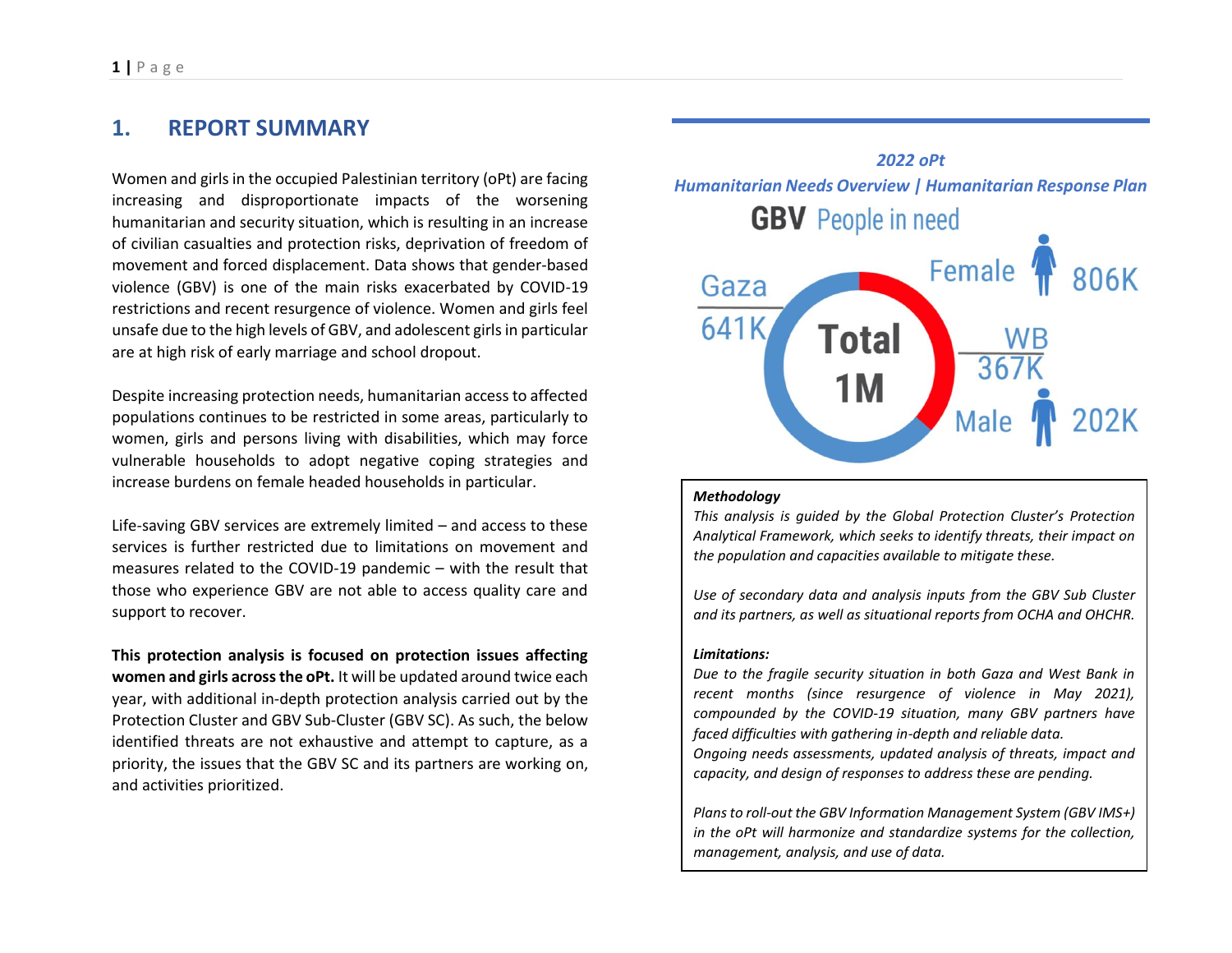## **2. CONTEXT OVERVIEW**

At the end of 2021, the estimated total population of Palestine was projected to be 5.230 million, of which 2.57 million are women and 2.66 million are men; In the West Bank, 1.53 million women and 1.60 million men, in Gaza 1.04 million women and 1.07 million men. Owing to women's longer life expectancy, there are more older women than men (aged 65 years and above), with 54.4 per cent women and 45.6 per cent men in that age category.

In 2018, the percentage of female-headed households was at 11 per cent: 12 per cent in the West Bank and 9 per cent in Gaza Strip. Households headed by women tend to be poorer and more vulnerable. In general, the poverty rate for women in Gaza is about four times higher than for women living in West Bank. Women with disabilities tend to be the most economically marginalized, suffering from employment discrimination, often compounded by accessibility constraints. The low participation rate for women in the formal sector is largely due to the gendered division of labour and traditional social norms, whereby women are perceived as primary caregivers and men as breadwinners. Settler violence, check-points and other movement restrictions stemming from the military occupation constitute additional obstacles for women to access employment opportunities. $1$ 

#### **Protection crisis**

A large number of women and girlsimpacted by the effects of conflict and occupation, including the blockade of Gaza, are in need of humanitarian assistance. According to the 2022 Humanitarian Needs Overview<sup>2</sup>, around an estimated 1 million women and girls are in need of humanitarian assistance in the occupied Palestinian territory (oPt).

2021 West Bank



\*100 Female injuries include 39 Girls,<br>20 in Hebron, 6 in Jerusalem, 3 in Nablus and 10 in Tub

 $1$  A/HRC/46/63, para. 41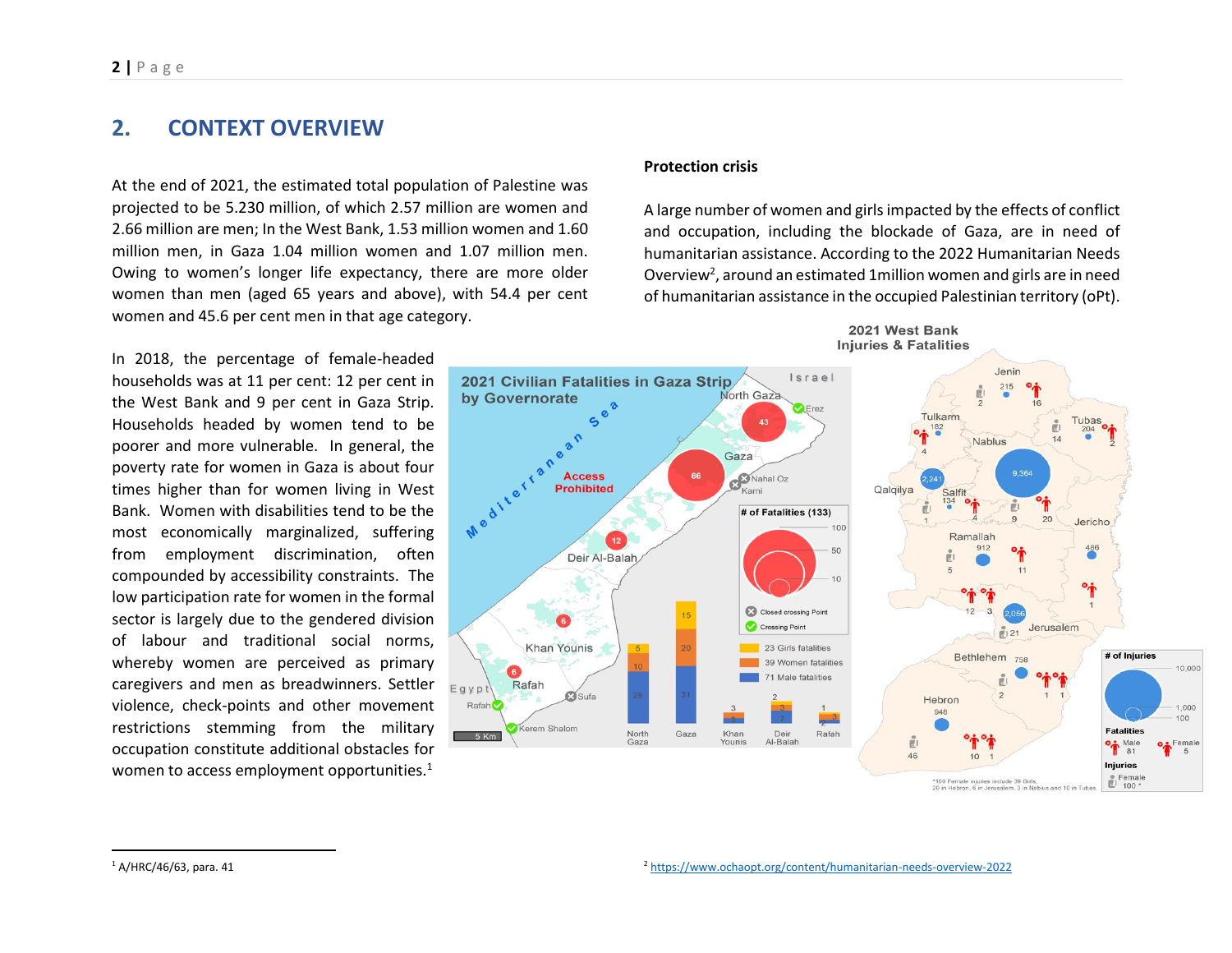Humanitarian needs in the oPt continue to be driven by a protracted protection crisis that leave many Palestinians struggling to live their life with dignity. This crisis is characterized by more than 53 years of Israeli military occupation, lack of respect for international humanitarian and human rights law, legal fragmentation deriving from internal Palestinian political divisions, and recurrent escalations of hostilities between Israel and Palestinian armed groups.

The Israeli occupation, including the blockade of Gaze, poses severe challenges for the protection of women and girls. Women and families are disproportionately impacted by policies and practices including: High levels of ISF presence and violence in the West Bank including day and night search and arrest operations, as well as systematic vehicle inspections; Arrests and ill-treatment of children; Settler violence with disadvantaged rural women increasingly exposed to violent acts by settlers<sup>3</sup>; Home demolitions continuing at a high rate resulting in forced evictions and displacement of entire families, severely increasing the vulnerability and impacting the safety and wellbeing of women and girls; and severe restrictions on the freedom of movement with repercussions including for access to health, particularly in Gaza.<sup>4</sup>

Women moreover face direct or disproportionate effects of violence at demonstrations, online, and in other public spaces by all dutybearers and by non-state actors in the oPt. Most recently, genderbased targeting of women and Women Human Rights Defenders took place by Palestinian Security Forces during demonstrations in the West Bank between June and August 2021. OHCHR documented numerous cases of physical attacks against women activists, journalists and by-standers, as well as being subjected to threats with sexual connotations, and other sexual violence and harassment.<sup>5</sup>

Recent studies have indicated that the political situation and insecurity, including threats of home demolitions, arrests and night raids in the West Bank and the aftermath of consecutive military assaults in Gaza, have had a significant impact upon mental health and psychological well-being. oPt has one of the highest burdens of mental disorders in the Eastern Mediterranean Region, with 47 per cent of Palestinian girls aged 6 to 12 years (compared to a higher 54 per cent of boys) presenting emotional and/or behavioural disorders. Especially in Gaza, there are reportedly high rates of anxiety and depression among women.<sup>6</sup>

# **3. PRIORITY PROTECTION RISKS FACING WOMEN AND GIRLS<sup>7</sup>**

The two protection risks highlighted below and the driving forces behind these have been exacerbated in the past year, in particular due to the recent escalation in Gaza and the ongoing COVID pandemic. **These risks must be urgently addressed.**

Decades of Israeli occupation and the ongoing conflict in Gaza exacerbate the already existing risks of violence and discrimination that women face in Palestine, including domestic violence, sexual abuse and forced marriage. This violence and discrimination is underpinned by high levels of gender inequality, supported and promoted by the strong patriarchal culture in Palestinian society. This situation is compounded by the effects of the COVID-19 crisis, which has interfered with daily life with significant health threats and challenges to access services<sup>8</sup>.

<sup>7</sup> As identified i[n August 2021 general oPt Protection Analysis Update](https://www.globalprotectioncluster.org/wp-content/uploads/oPt_Protection-Analysis-Update-08-21.doc.pdf)

<sup>&</sup>lt;sup>3</sup> Concluding observations on the initial report of the State of Palestine, [CEDAW/C/PSE/CO/1,](https://tbinternet.ohchr.org/_layouts/15/treatybodyexternal/Download.aspx?symbolno=CEDAW%2fC%2fPSE%2fCO%2f1&Lang=en) para. 42

<sup>4</sup> Committee on the Elimination of Discrimination against Women (CEDAW), Concluding observations on the initial report of the State of Palestine[, CEDAW/C/PSE/CO/1,](https://tbinternet.ohchr.org/_layouts/15/treatybodyexternal/Download.aspx?symbolno=CEDAW%2fC%2fPSE%2fCO%2f1&Lang=en) para. 9

<sup>5</sup> A/HRC/49/83, paras 39-40

<sup>6</sup> ESCWA socio-economic situation Report 2019, p. 23.

<sup>8</sup> <https://palestine.unfpa.org/en/gender-based-violence>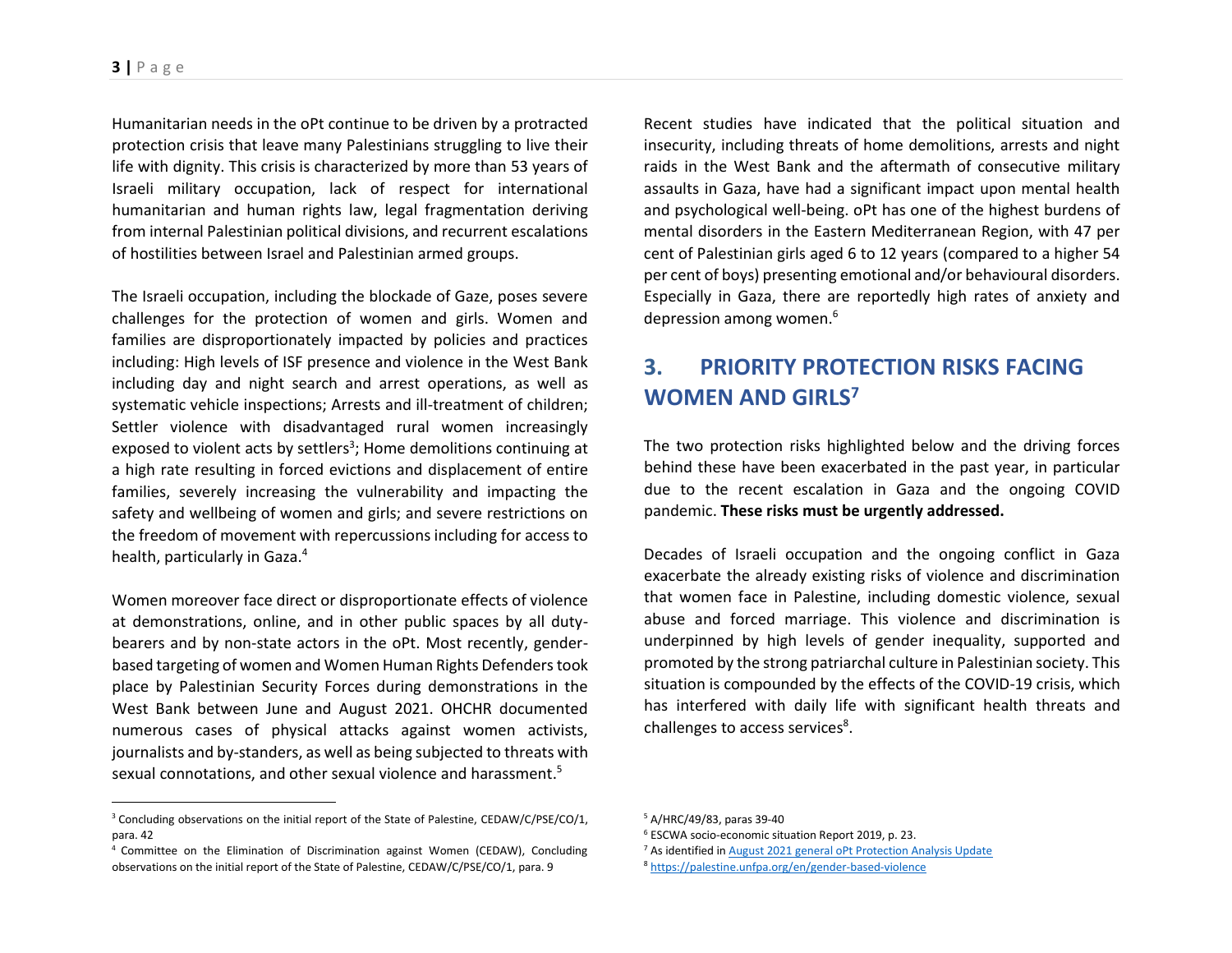## Protection Risk 1: Gender-Based Violence (GBV)

GBV remains a prevalent protection risk in the oPt, with the impacts of 2021 highly visible in the current situation and in demand for services. It is well documented that the COVID pandemic exacerbated the threat of violence due to extended lockdowns, financial pressures, and general anxiety at household level. The SAWA hotline<sup>9</sup> reported a 70 per cent increase in calls after the beginning of lockdowns. The Gaza May escalation brought about a further deterioration.

Women and girls in the oPt face widespread and varied forms of GBV throughout their lives. No comprehensive law dealing with discrimination against women exists in the oPt. <sup>10</sup> Moreover, the political and legal fragmentation between West Bank, Gaza, and East Jerusalem in itself poses a major obstacle to the realization of women's rights and protection of women and girls. At present, no laws specifically criminalize gender-based violence such as femicide, domestic violence, and sexual harassment, abuse, and assault.<sup>11</sup>

In 2019, the Palestinian Central Bureau of Statistics (PCBS) conducted the latest survey on violence, $^{12}$  according to which, 29.4 per cent of (married or previously married) women between the ages of 18-64 have experienced violence in the 12 months preceding the survey – 37.5 per cent in Gaza and 24.3 per cent in West Bank.<sup>13</sup> Of those, 56.6 per cent experienced psychological violence, 17.8 per cent physical violence, 8.8 per cent sexual violence, 32.5 per cent social violence, and 41.1 per cent economic violence, and 8 per cent experienced the

emerging issue of cyber violence. The review also looked into the experiences of non-married women (18-29 years old). It showed that 45 per cent of young women reported having experienced psychological violence and 16 per cent physical violence. The main coping mechanism remains keeping silent, although 41 per cent of young women know about existing services. With regard to girls, 74 per cent of girls below the age of 11 have experienced psychological violence, mainly by their caregivers, 62 per cent experienced physical violence and 18 per cent was a severe form of violence. Better disaggregated data is needed on women and girls with disabilities who are often more vulnerable and at a higher risk of being exposed to all forms of GBV.

### **Violence experienced by married or previously married women between ages of 18-64**

| <b>Psychological violence</b> | <b>Economic violence</b> | <b>Physical violence</b>        |
|-------------------------------|--------------------------|---------------------------------|
|                               | 41.1%                    | 17.8%<br><b>Sexual violence</b> |
|                               | <b>Social violence</b>   | 8.8%<br><b>Cyber violence</b>   |
| 56.6%                         | 32.5%                    | 8%                              |

When it comes to femicide, there are no official statistics on the prevalence and the issue is vastly underreported. However, femicide is increasing.<sup>14</sup> In Gaza, there is a lack of systematic data collection on

<sup>9</sup> One of SAWA's (GBV-SC partner) core programs is running a helpline which operates in all of the oPt and provides support and assistance, primary social and psychological counseling for women, children, and men who have been exposed to various forms of violence and abuse.

 $10$  CEDAW, Concluding observations on the initial report of the State of Palestine, [CEDAW/C/PSE/CO/1,](https://tbinternet.ohchr.org/_layouts/15/treatybodyexternal/Download.aspx?symbolno=CEDAW%2fC%2fPSE%2fCO%2f1&Lang=en) para. 10.

 $11$  Femicide is the intentional killing of women or girls because of their gender.

<sup>&</sup>lt;sup>12</sup> PCBS (2019)[, Preliminary results of the violence survey in the Palestinian Society.](http://www.pcbs.gov.ps/Downloads/book2480.pdf)

 $13$  However, methodological flaws in the PCBS survey have been identified which do not allow for a reliable comparison. Moreover, the survey does not include child, early and forced marriage as a form of GBV.

<sup>14</sup> WCLAC, "Parallel Follow-[up Report Prepared by the Women's Center for Lega](http://www.wclac.org/files/library/20/09/rhojsluccscr3dwifbyka9.pdf)l Aid and [Counselling \(WCLAC\) and the Palestinian Non-Governmental](http://www.wclac.org/files/library/20/09/rhojsluccscr3dwifbyka9.pdf) Organizations Forum to Combat [Violence Against Women \(Al Muntada\)", 2020, p. 6](http://www.wclac.org/files/library/20/09/rhojsluccscr3dwifbyka9.pdf)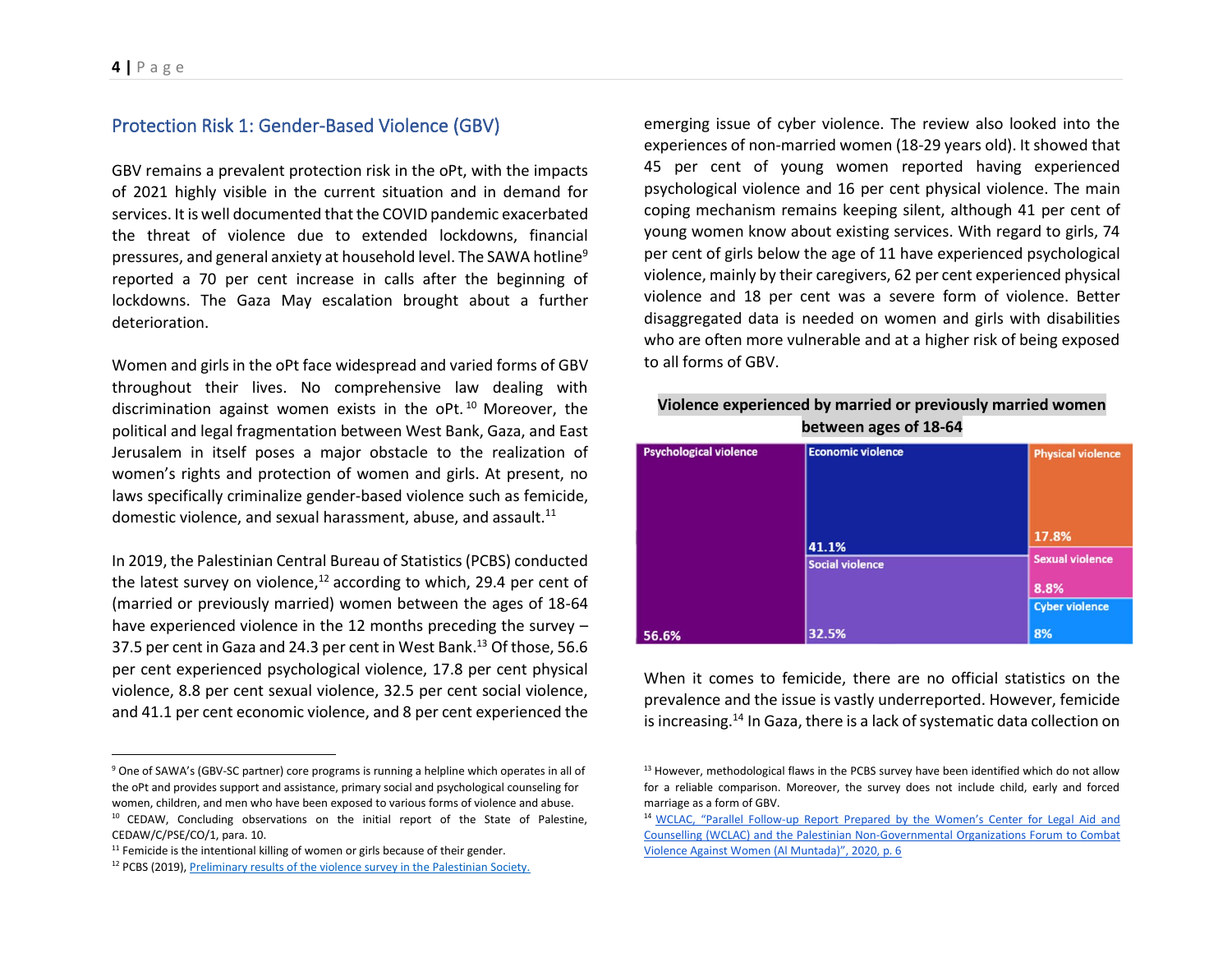femicide by the authorities and protection partners report difficulties in obtaining information. Recent annual reports by the UN High Commissioner for Human Rights on the situation in the oPt, reports that leniency and biased judicial practice contributes to social acceptance of crimes of femicides. 15

Information from more recent assessments undertaken by GBV SC member organisations, as well as data drawn from programme and service delivery, confirms that women and girls in oPt face widespread and varied risks of GBV. This risk is exacerbated by conflict and displacement, for example in the aftermath of the escalation of hostilities in Gaza in May 2021.<sup>16</sup>

*A rapid GBV assessment conducted jointly by the World Bank Group, the European Union (EU), and the UN after the hostilities in Gaza found that, based on preliminary data and lessons learnt from previous escalations, the May 2021 escalation exacerbated gender-specific risks and vulnerabilities and resulted in higher scale of humanitarian needs among women, girls, men and boys in Gaza.*

The recent conflict and resurging violence in Gaza and the West Bank including Jerusalem since May 2021, has had a negative impact on caregivers' ability to meet basic needs of the family, which may lead

to GBV, including intimate partner violence and violence against children.<sup>17</sup> Forced internal displacement of people further increases the threat of GBV as women and girls outside of their homes are more vulnerable. Further, both GBV shelters in Gaza were closed due to the bombardment and survivors were sent home and hence faced a double protection threat.

Protection Cluster partners saw a surge in reporting of GBV cases at the outset of the COVID-19 crisis, including reports of domestic violence and femicide. The Women Center's for Legal Aid and Counselling reported a 69 per cent increase in GBV consultations across the oPt in April, compared with March. According to SAWA, a NGO running a helpline in the oPt, calls related to abuse and violence also increased by 20 per cent on a weekly basis, between the last week of March and 9 April 2020.<sup>18</sup> The pandemic and related infection prevention and control measures continue to limit freedom of movement of women and girls and thus their ability to manage GBV risk. For example, many women suffering from intimate partner violence are forced to stay at home with the perpetrator, and are unable to access relevant services.

**Vulnerable/most at risk groups**: Women and girls with disabilities, Bedouin women, internally displaced women and women and girls living in refugee camps are particularly at risk of violence. <sup>19</sup> Moreover, divorcees, widows and abandoned women are particularly vulnerable because of the loss of social protection and are exposed to social stigma and high risk of violence<sup>20</sup>. Bedouin women are in many cases physically cut off from employment prospects, leaving them with few options for supporting themselves

<sup>15</sup> A/HRC/46/63, para. 32

<sup>16</sup> Gaza Rapid Damage and Needs Assessment, June 2021, p. 55

<sup>&</sup>lt;sup>17</sup> Terre des hommes Foundation 2021: Rapid Needs Assessment in the Gaza Strip and West Bank including East Jerusalem

<sup>&</sup>lt;sup>18</sup>United Nations Office for the Coordination of Humanitarian Affairs - occupied Palestinian territory 2020, "A crisis within a crisis: fighting GBV during COVID-19"

 $19$  Report of the Special Rapporteur on violence against women, its causes and consequences, on her mission to the oPt/State of Palestine[, A/HRC/35/30/Add.2,](https://documents-dds-ny.un.org/doc/UNDOC/GEN/G19/324/61/pdf/G1932461.pdf?OpenElement) p. 9.

<sup>&</sup>lt;sup>20</sup> Islamic Relief[: Research](https://www.islamic-relief.org/how-stigma-makes-gazan-women-vulnerable-to-gender-based-violence/) on how stigma makes Gazan women vulnerable to GBV, February 2021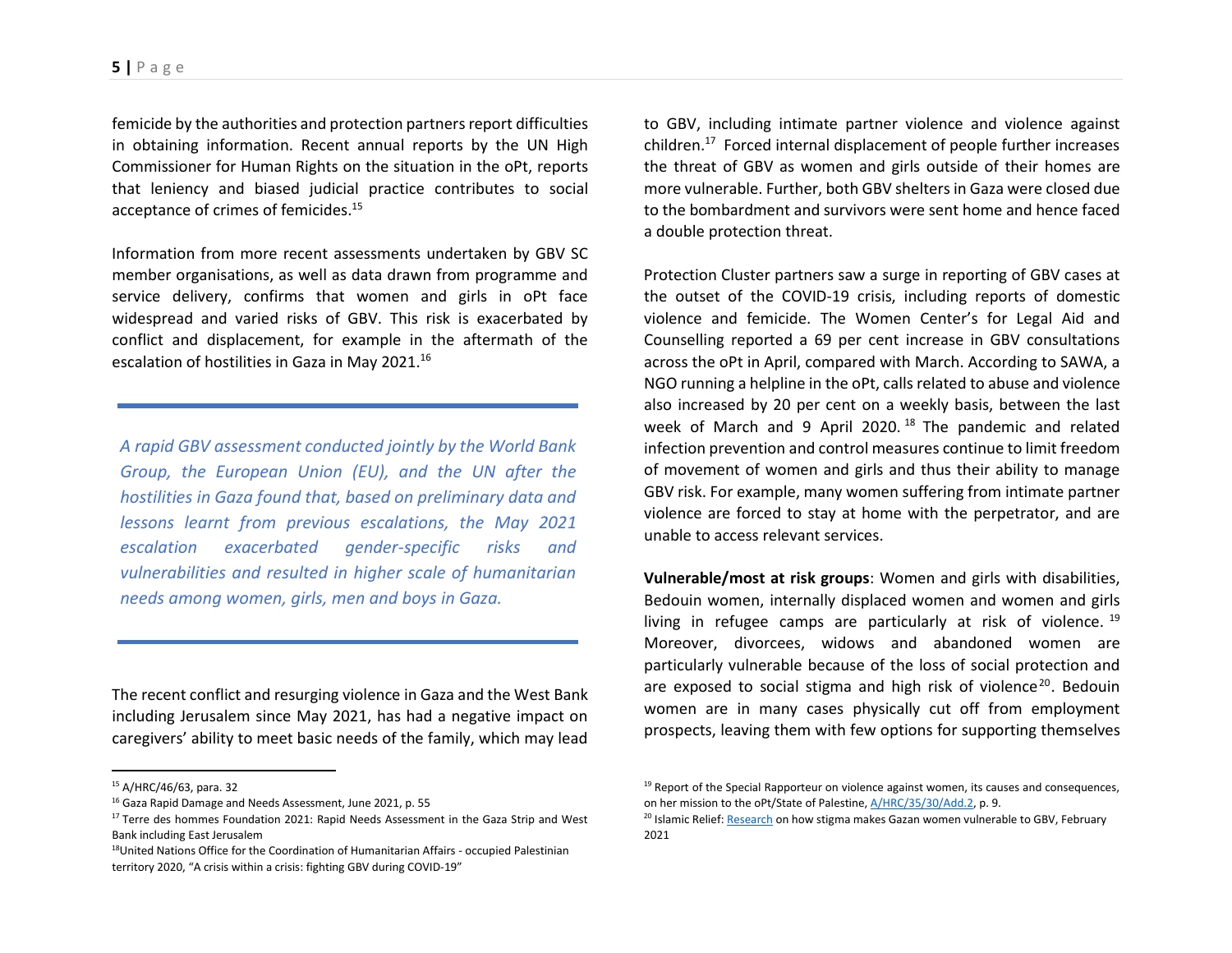financially and therefore more likely to marry and not report domestic violence if it means losing their only source of income.<sup>21</sup> Internally displaced women suffer from a similar exclusion from the job market in addition to the fact that displacement and lack of access increases vulnerability to and instances of GBV. Women and girls in refugee camps are further exposed to violence due to their confinement to the household, which also isolates them from society and prevents them from accessing support and protection. Women and girls in communities impacted by conflict and displacement, including Gaza, Area C and East Jerusalem, are at particularly high risk of GBV, such as intimate partner violence, sexual abuse and forced marriage. These communities also tend to be characterized by limited availability of and access to multi-sectoral protection services.<sup>22</sup>

A study undertaken by UNFPA in 2019 showed that women and girls with disabilities are the most vulnerable to all kinds of violence, compared with men and boys with disabilities and women and girls without disabilities.<sup>23</sup> Violence often occurs under the authority of a guardian or by family members themselves who in some cases perceive female relatives with disabilities as a dishonour to the family.<sup>24</sup> Women and girls with disabilities face different levels of vulnerability and marginalization, due to a combination of causes, such as stigma, prevailing culture, structure of service delivery and discriminatory attitudes. Their vulnerability is heightened by limited awareness, low educational attainment and educational exclusion,

lack of resources and dependence on others, who may lack adequate support or resources themselves.

Furthermore, women who lack or are denied access to legal and social protection services (such as shelters) include those who are already vulnerable such as women with disabilities, women accused of murder or other offences, or those who have involvement with drugs, selling sex or collaboration with Israeli authorities.<sup>25</sup> Other offences can include adultery or incest, and as highlighted in recent reports of the UN High Commissioner for Human Rights, these charges are discriminatory against women. <sup>26</sup> For women LGBTIQ, access is not always denied but certainly restricted, either directly or due to not being able to identify themselves as such due to security concerns.

## Protection Risk 2: Child, early, and forced marriages (CEFM)

One of the forms of GBV that poses particularly high risks for adolescent girls is early and forced marriage<sup>27</sup>. According to the strategy for addressing CEFM, $^{28}$  the prevalence of child marriages in Palestine is at 24 per cent of all marriages.<sup>29</sup> Although in general CEFM seems to be declining,  $30$  an increase has been identified in certain areas, particularly parts of Gaza and isolated parts of Area C and East Jerusalem. Recommendations have been made to the

age for marriage remains 17 for girls and 18 for boys. However a girl can marry at the age of 14 if a judge approves it as being in the child's interest.

 $21$  Ibid

<sup>&</sup>lt;sup>22</sup> ESCWA socio-economic situation Report 2019, p. 24.

<sup>&</sup>lt;sup>23</sup> UNFPA (2019), Women and girls with disabilities: Needs of survivors of gender-based [violence and services offered to them,](https://palestine.unfpa.org/sites/default/files/pub-pdf/Women%20and%20Girls%20with%20Disabilities_0.PDF) pp. 5-6.

<sup>&</sup>lt;sup>24</sup> Meeting with Medical Aid for Palestinians, February 2020

<sup>&</sup>lt;sup>25</sup> Gender Justice Report, p. 14.

<sup>26</sup> A/HRC/46/63, paras. 27,64.

 $27$  Since the amendment of the Personal Status Law on 21 October 2019, the minimum age of marriage is 18 for all (in West Bank). However, Article 5 allows sharia courts and other religious authorities to grant exceptions to the minimum age of marriage. In Gaza, the minimum legal

<sup>&</sup>lt;sup>28</sup> Wadi, A. (2020), Strategy for addressing CEFM in the West Bank and Gaza.

 $29$  In the Arab region, on average, one in five women are married before the age of 18. See UNFPA (2019), State of the World Population. Furthermore, in nearly 10% of marriages both spouses are under the age of 18 years old. See Report of the Special Rapporteur on violence against women, its causes and consequences, on her mission to the Occupied Palestinian Territory/State of Palestine[, A/HRC/35/30/Add.2,](https://documents-dds-ny.un.org/doc/UNDOC/GEN/G19/324/61/pdf/G1932461.pdf?OpenElement) 8 June 2017, para. 39.

 $30$  15% among women aged 20-24 in 2014 and approximately 11% in 2017. See PCBS (2014), Palestinian Multiple Indicator Cluster Survey and PCBS (2017), The Population, Housing and Establishment Census.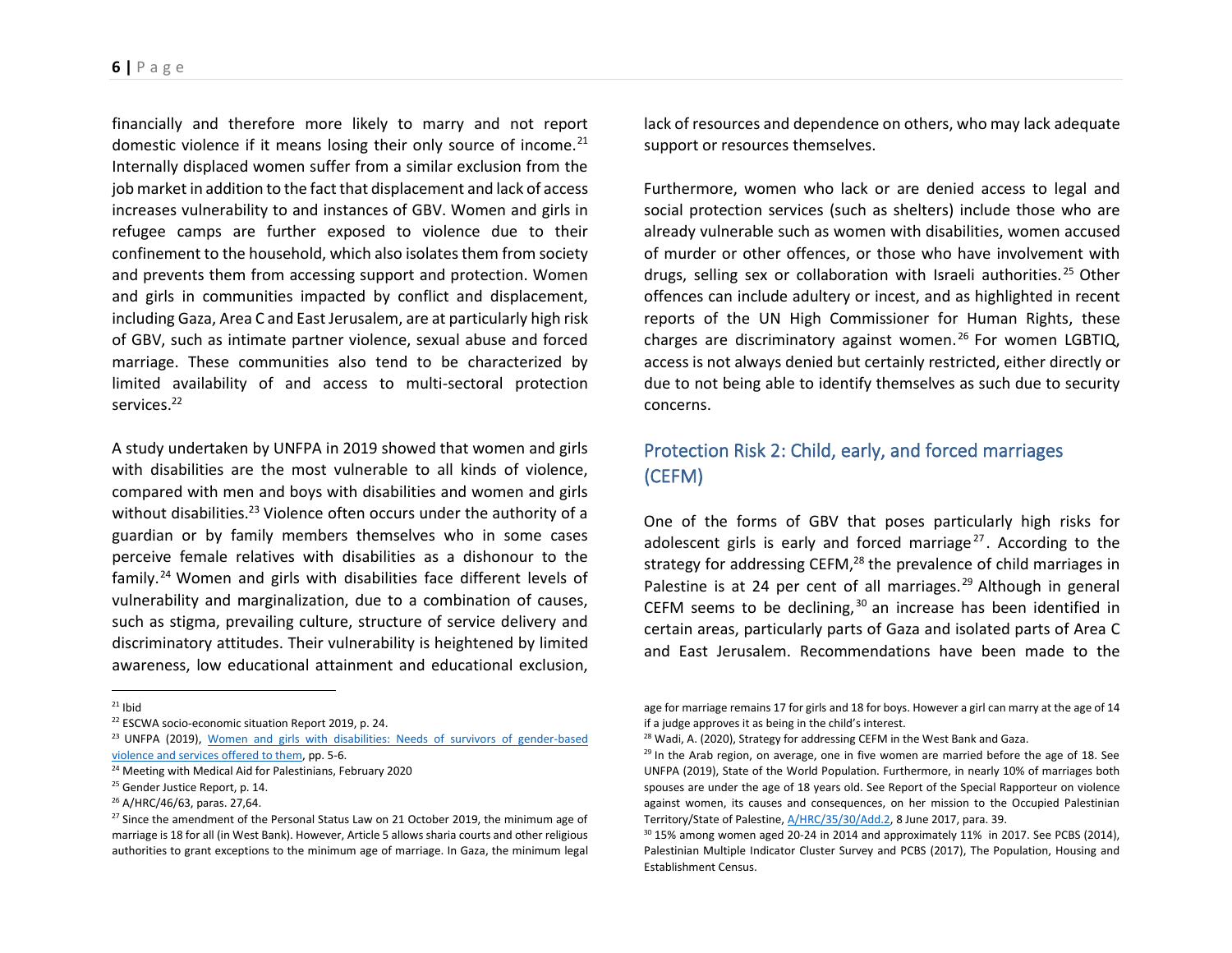### **7 |** P a g e

Palestinian Central Bureau of Statistics (PCBS) to provide an update on CEFM prevalence based on the raw data, which was obtained as part of the 2019 violence survey. In Gaza, three out of 10 women were married before the age of 18.<sup>31</sup> Poor families in Access Restricted Areas (such as Khan Younis and Rafah), refugees and internally displaced people (IDP) are identified as communities where high rates of child/early marriage have been recorded.<sup>32</sup> In West Bank and Area C, the highest prevalence of CEFM is recorded in the Jordan Valley (38%) and the southern part of the West Bank (35%). A higher prevalence rate was identified in villages and encampments (40%) compared to other localities. <sup>33</sup> In East Jerusalem, in communities where traditional marriage is predominant, more than one in three girls marry before the age of  $18<sup>34</sup>$  Girls and women married early are often at a heightened risk of gender-based violence.

**Vulnerable/most at risk groups**: Girls (15-17) in urban and refugee population who are living in camp settings and conflict affected areas; from internally displaced population; from poor communities; school dropouts; living in patriarchal conservative and faith based communities (Gaza, Hebron and East Jerusalem); from extended families (prone to endogamy); and from communities with high rates of polygamy.<sup>35</sup> Moreover, the risk of CEFM is exacerbated for girls in conflict and humanitarian crisis situations.<sup>36</sup>

#### <sup>31</sup> Compared to two out of ten women in the West Bank. See PCBS (2014), Palestinian Multiple Indicator Cluster Survey.

## **4. RESPONSE AND CHALLENGES**



## **4.1 Operational context including access issues**

Specialized GBV services are limited in the oPt.<sup>37</sup> In 2020, UNFPA published a study<sup>38</sup> presenting the findings of research conducted on the access to and quality of services by survivors of GBV in Palestine and made the following recommendations to enhance this: increasing capacity in and quality of case management; improving the referral system across sectors; widening target groups to allow access to all survivors regardless of gender, age, ability, or social status; and policy actions and amendments to certain laws. There is a national referral pathway in place in Gaza and the West Bank (awaiting endorsement in Q1/Q2 2022). Recent reviews, such as the PSEA

<sup>&</sup>lt;sup>32</sup> Wadi, A. (2020). Strategy for addressing CEFM in the West Bank and Gaza.

<sup>33</sup> Oxfam (2019), Addressing the Needs of Palestinian Households in Area C of the West Bank**:**  Findings of the First Household Comprehensive Survey.

<sup>&</sup>lt;sup>34</sup> Juzoor for Health and Social Development (2017), Empowering Women in Marginalized East Jerusalem Communities.

<sup>&</sup>lt;sup>35</sup> Wadi, A. (2020), Strategy for addressing CEFM in the West Bank and Gaza.

 $36$  See OHCHR (2019), Child, early and forced marriage in humanitarian settings,  $A/HRC/41/19$ . <sup>37</sup> ESCWA socio-economic situation Report 2019, p. 25.

<sup>38</sup> UNFPA (2020), "Seeking Protection: Survivors of sexual violence and their access to services in Palestine"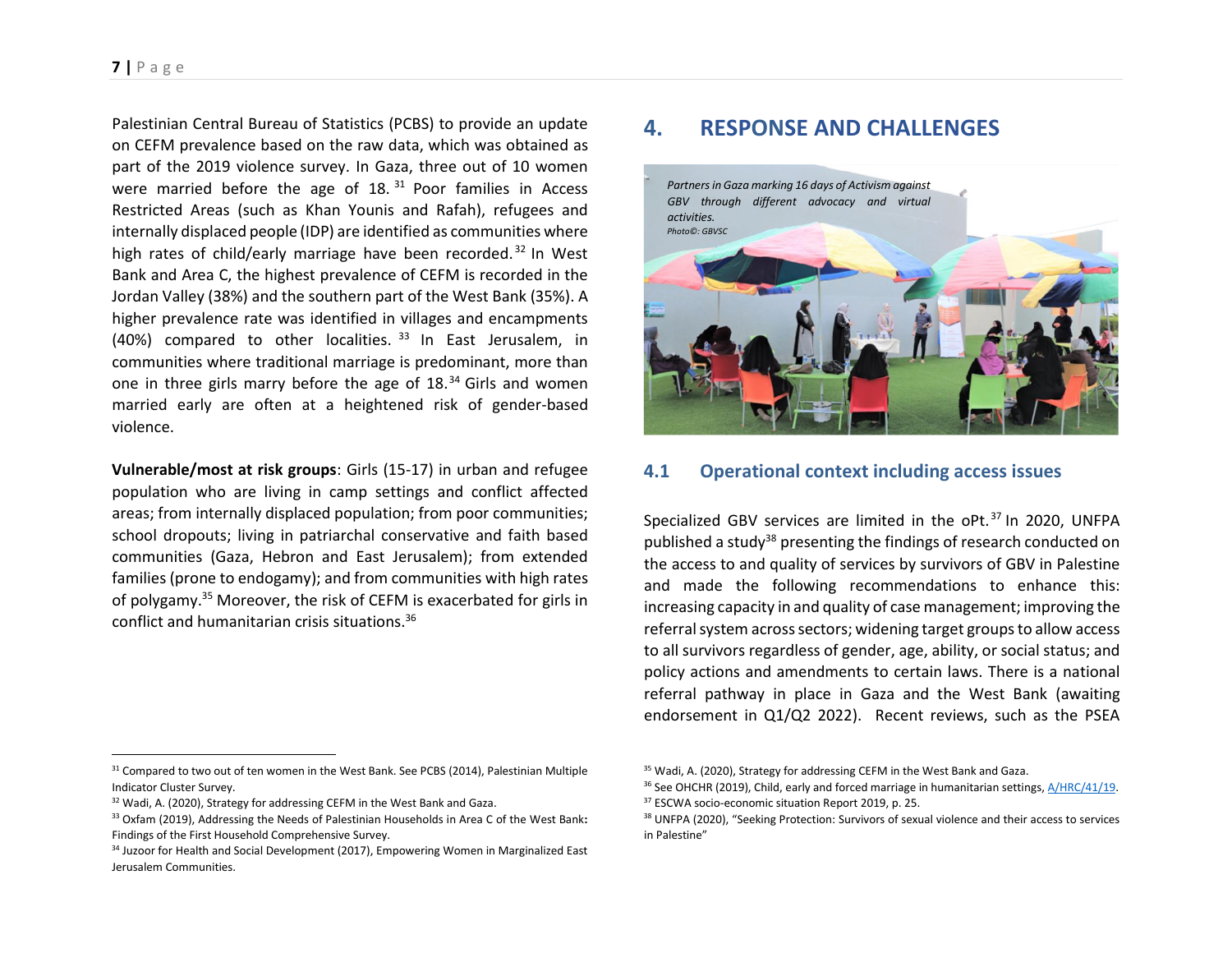review of assistance to survivors<sup>39</sup> and a recent review of the clinical management of rape in oPt<sup>40</sup> also convey a need to advocate to fill gaps in services, build the capacity of partners to provide specialized and high quality services, with a strong focus on survivor's centered practices.

In the West Bank, as part of a joint UN Women, UNDP, and UNICEF programme<sup>41</sup>, the first '*One Stop Centre'* opened in Ramallah in 2017, housed in the same building as the Family and Juvenile Protection Unit of the Palestinian Civil Police. The Centre provides health, legal, referral and police protection services for women and girl survivors of GBV.<sup>42</sup> Additionally, three shelters exist that support women in need of safe accommodation: the Mehwar Centre in Bethlehem, run by the Ministry of Social Development (MoSD); the Family Defence Society shelter in Nablus; and the WCLAC emergency shelter in Jericho. In Gaza, Al-Hayat Centre, managed by the Center for Women's Legal Research and Consulting with support from UN Women, and Beit Al Aman, run by the de facto authorities in Gaza, provide emergency shelter to women exposed to or at risk of GBV.<sup>43</sup> There is a gap in coordination between the two existing shelters in Gaza and a lack of funding is moreover affecting their capacity. Neither of the two shelters in Gaza accept women with a criminal record, substance abusers, women struggling with mental health disorders or LGBTQI+.

In 2018, UN Women conducted an assessment of the available shelters in the oPt.<sup>44</sup> Some common challenges identified were the stigma attached to the services, the extensive sheltering period in the emergency shelters (due to no other available options), limited data

<sup>39</sup> United Nations oPt, 2020 "Development of Prevention of Sexual Exploitation and Abuse (PSEA) protocol for Victims' Assistance in the State of Palestine"

and knowledge management, incomplete service provision, the exclusion of certain vulnerable groups of women e.g. women with disabilities due to lack of accessibility and LGBTQI persons, lack of sustainability and funding, and the poor utilization of the national referral system (which is not currently implemented in Gaza).<sup>45</sup>

The oPt GBV SC and the Child Protection/MHPSS Working Group (CP/MHPSS WG) have adopted an initial two-year strategy (2020- 2022) that provides a framework for joint advocacy on CEFM.<sup>46</sup> The strategy shows gaps in legislation and enforcement, i.e. while the minimum age of marriage was raised to 18 (in West Bank), the law allows exceptions for Sharia courts and other religious authorities and it lacks enforcement mechanisms to prevent CEFM. In Gaza, the minimum legal age for marriage remains 17 for girls, with exceptions allowed under Sharia courts.

#### **Impact of May 2021 escalation in Gaza**

The capacity to respond to threats was critically weakened by the recent conflict in May 2021. GBV in-person services in Gaza, such as GBV case management, legal aid, Psychosocial Support (PSS), and other community education and awareness raising activities were suspended. All governmental institutions were closed, including the safe shelter facility and the women's detention facility, exposing GBV survivors to further harm. Several GBV service providers, including frontline workers, were directly affected by the bombardments.

<sup>40</sup> UNFPA and PMRS, 2018. "Assessment of Clinical Management of Rape in oPt."

<sup>41</sup> Sawasya Programme[: https://www.unwomen.org/en/news/stories/2017/8/feature](https://www.unwomen.org/en/news/stories/2017/8/feature-palestines-first-one-stop-centre)[palestines-first-one-stop-centre](https://www.unwomen.org/en/news/stories/2017/8/feature-palestines-first-one-stop-centre)

<sup>&</sup>lt;sup>42</sup> ESCWA socio-economic situation Report 2019, p. 25; Gender Justice Report 2018, p. 14.

<sup>43</sup> ESCWA socio-economic situation Report 2019, p. 25.

<sup>44</sup> UN Women (2018), [Assessment of the services of anti-violence centres and shelters in](https://www2.unwomen.org/-/media/field%20office%20palestine/attachments/publications/2018/12/unwgsopalcopalsheltersassessmentv8final.pdf?la=en&vs=423)  [Palestine,](https://www2.unwomen.org/-/media/field%20office%20palestine/attachments/publications/2018/12/unwgsopalcopalsheltersassessmentv8final.pdf?la=en&vs=423) pp. 45-50.

 $45$  Ibid

<sup>46</sup> Wadi, A. (2020), Strategy for addressing CEFM in the West Bank and Gaza.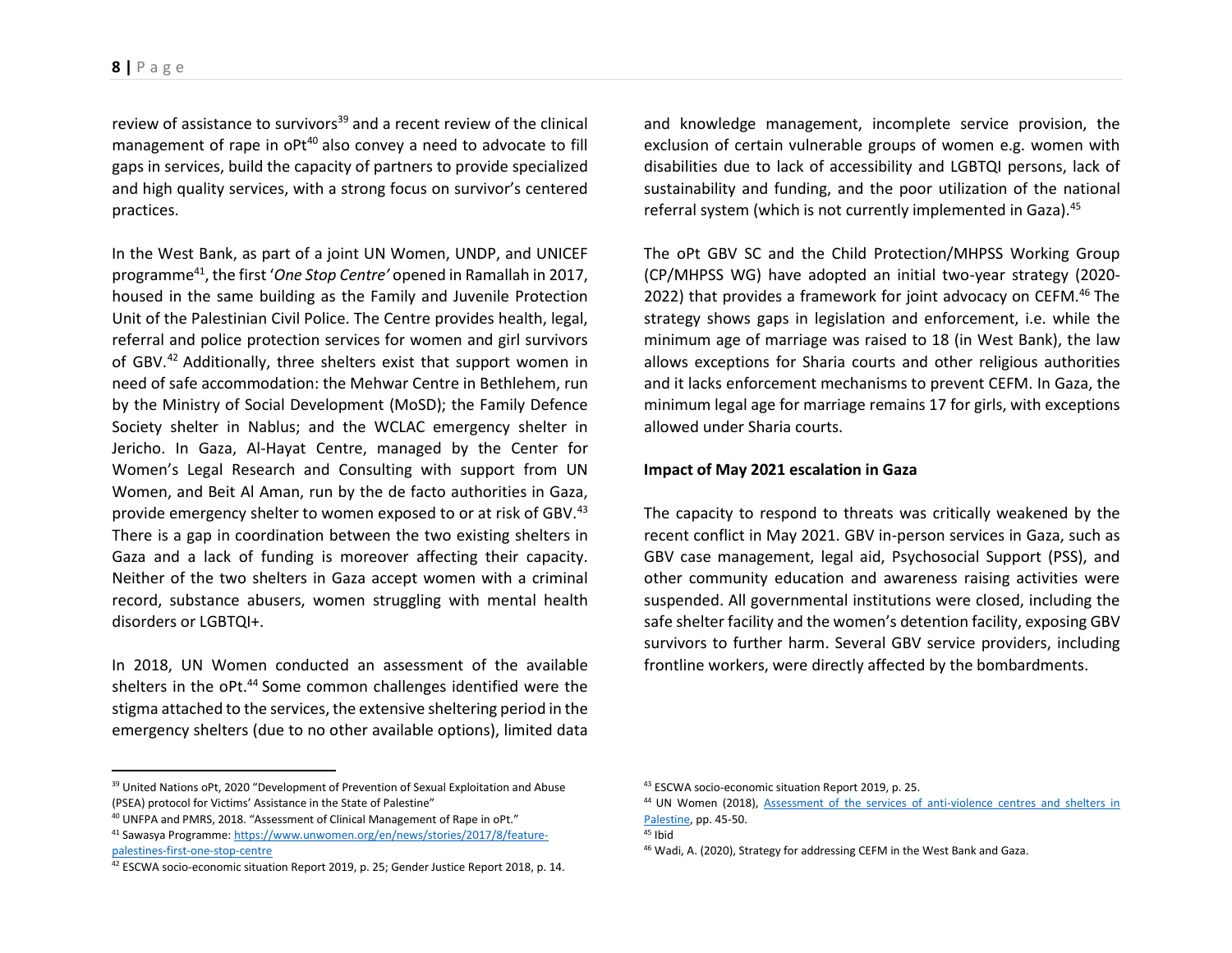#### **Impact of COVID-19 restrictions on service provision in oPt**

Restrictions imposed during the COVID-19 crisis prevented the provision of in-person services. GBV service providers adapted their modalities to remote delivery, providing psychological consultations, expanding toll-free helpline services and rolling-out social media, radio and TV awareness campaigns.

However, these remote modalities have their limitations. The GBV SC in the West Bank reported that many women living in marginalized areas have no access to the internet, nor do they have phones. Furthermore, some women are not familiar with the technology used to communicate with their families or service providers. Women said receiving information on how to use mobile phones to access remote services is a priority.

#### o **Shelter**

Shelter organizations reported that the gap in sheltering services for GBV survivors during COVID-19 contributed to the increasing number of life-threatening GBV cases. The government-run shelter in the Gaza Strip was closed and West Bank shelters were instructed to not admit new cases unless they underwent quarantine for 14 days, a challenge for shelters not set up to include quarantine facilities.<sup>47</sup> Additionally, some shelters do not admit unaccompanied youths below the age of 18 and there are moreover concerns about the impact of shelters potentially not having dedicated services for unaccompanied girls. The situation of girls in need of GBV and sheltering needs to be further highlighted and addressed.

#### o **Access to Justice**

The closure of regular and Sharia courts, following the declaration of the state of emergency in Palestine, had a disproportionate impact on women's access to justice, particularly Sharia courts since they deal with personal status litigation including custody, maintenance and divorce cases; and even livelihood, alimony payments have not been issued for several months.

#### o **Detention**

To ease overcrowding during COVID-19, women were released from prisons in Gaza and may have faced protection risks returning to live with extended families in potentially difficult and hostile environments. These risks were particularly acute as one third of women detained in Gaza are detained based on so called "moral misconduct" or sexual offences charges, leading to non-acceptance by families. There are no adequate protection measures to mitigate these risks and protection services have difficulty conducting outreach to these households.

#### o **Disabilities**

A survey by Stars of Hope Society found that women and girls with disabilities in the West Bank and Gaza have not been contacted by any governmental institution regarding their needs during the COVID-19 crisis. This suggests women with disabilities are not adequately considered in governmental emergency plans. The survey also included several cases of women with disabilities who were cut off from MoSD cash assistance.

#### o **Stigma**

Women may be hesitant to report violence due to a fear of stigmatization, particularly during the COVID-19 crisis. Women stated that it is a greater priority for them to maintain family relationships

<sup>47</sup> United Nations Office for the Coordination of Humanitarian Affairs - occupied Palestinian territory 2020, "A crisis within a crisis: fighting Gender-Based Violence (GBV) during COVID-19"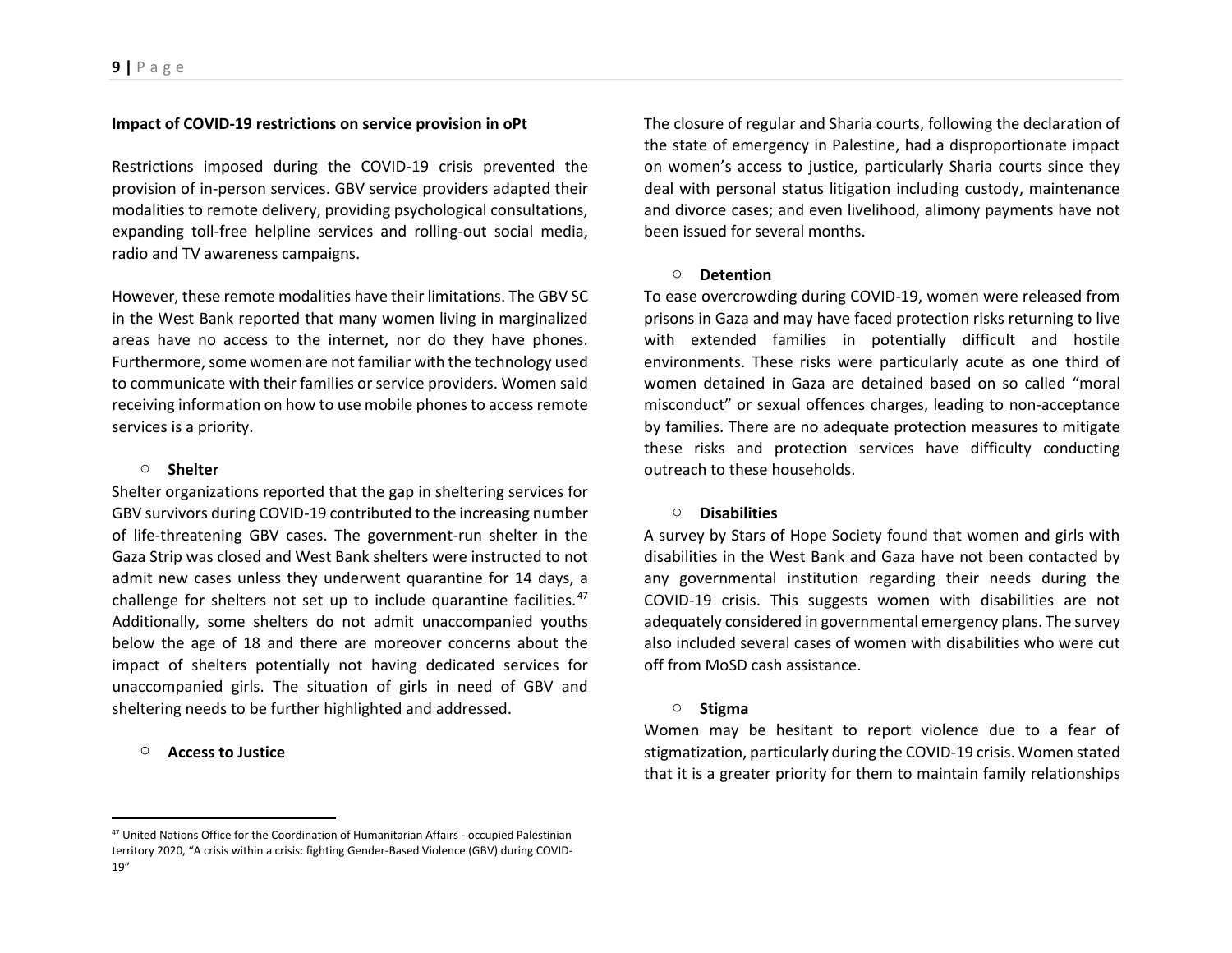and well-being during this crisis, than to protect themselves from violence. Stigma towards women in quarantine centres was a particular concern during the beginning of the pandemic.

### **4.2 GBV SC partner responses and capacities**

To address the specific needs of women and girls within the humanitarian context in the oPt, the GBV SC is enhancing and supporting provision of multi-sectoral face-to-face and remote services, including case management, psychosocial support, cash and voucher assistance, dignity kits, legal aid, emergency medical care (through coordination and referral), and outreach around these services.

Through the GBV SC, plans are in place for organizations to work collectively in 2022 to **build national capacity on case management for GBV survivors**, with a strong focus on increasing knowledge, skills, and sustainability of GBV case management services in oPt.

*In 2022, GBV actors will focus on expanding service delivery and offering high quality multi-sectoral services for the most vulnerable groups, especially women and girls with disabilities, groups excluded or restricted from access to shelters, and female-headed households. They will work closely with other Clusters, in particular CP/MHPSS WG and Health Cluster, and continue to use health and psychosocial support services as the best entry point for GBV survivors to access care and support.*

Efforts will continue to strengthen data collection and analysis of GBV trends and gaps, update referral pathways, and facilitate coordination between government and non-government service providers. This includes plans to **roll-out the GBV Information Management System (GBV IMS+) in oPt**, to harmonize and standardize systems for the safe and ethical collection, management, analysis, and use of data for GBV service provision and coordination. In addition, self-care and stress management support will be provided to first responders, with capacity-building for both GBV and non-GBV specialists to ensure essential, life-saving services are available, accessible, and in line with minimum standards.

Partners will also be aiming to ensure access to Cash and Voucher Assistance to reduce risks of GBV for women and girls.

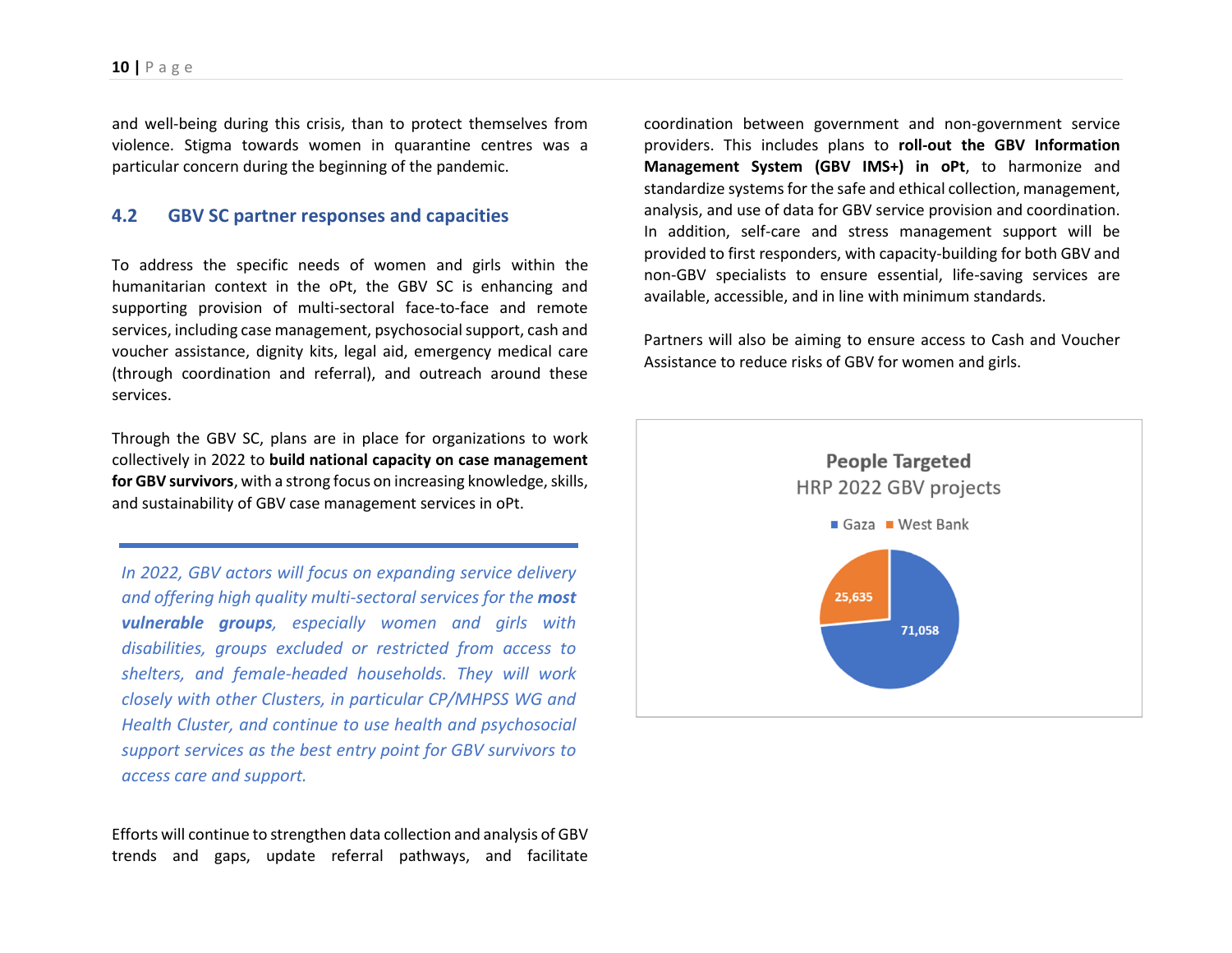### **11 |** P a g e

### **The GBV sector in oPt is underfunded.**

In 2021, only 27.4% of oPt GBV sector requirements were funded. This is compared to 63.8% for the Protection sector, and 80.3% for Humanitarian overall. As a consequence, the sector lacks funding for GBV high-quality multisectoral services to GBV survivors, GBV humanitarian coordination, and GBV information management, with the result that those who experience GBV are not able to access quality care and support to recover.